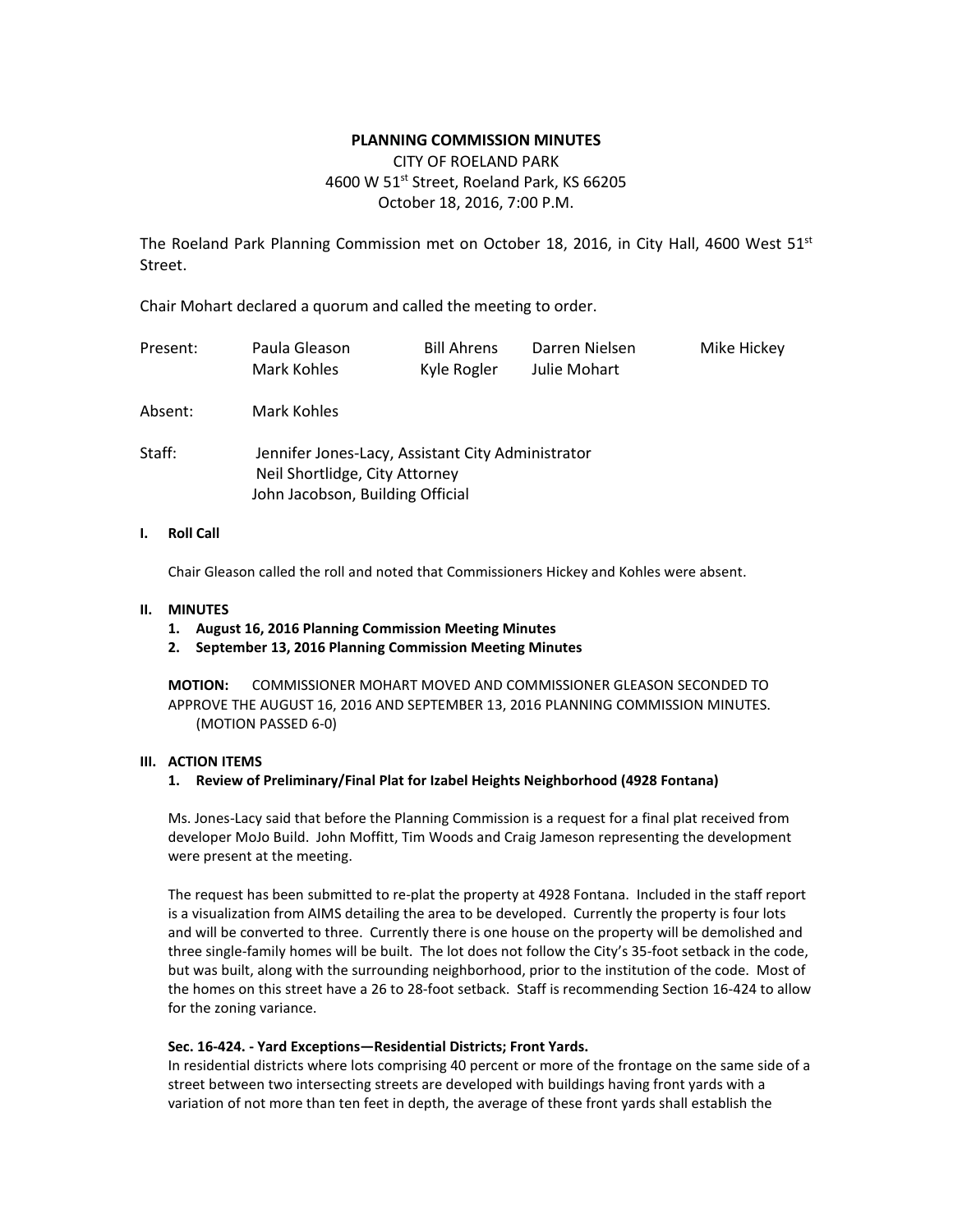minimum front yard depth for the entire frontage; provided, however, that where a recorded plat has been filed showing a setback line which otherwise complies with the requirements of this title, but which is less than the established setback for the block as provided herein, the setback line shall control. Provided further, that the Board of Zoning Appeals may establish a reasonable setback by variance where the configuration of the ground and buildings is such as to make conformity with the front yard requirements established pursuant to this section impractical. An exception to this restriction can be made for a covered front porch as outlined in section 16-425(a)(1).

John Moffitt (5300 College Blvd. Overland Park). Mr. Moffitt is a real estate developer on the project along with co-applicant with Joe Woods. He said that the project will create a great streetscape and will be consistent with the neighborhood. He also provided an information packet on his company and detailed information of the project. He said that he feels it will be a great addition to Roeland Park and he is looking forward to working with the Planning Commission and staff.

Ms. Jones-Lacy said that SKW has reviewed the plat and approved it and stated it is compliance with the City's zoning regulations.

Commissioner Gleason said that the plans looked great and asked when they would start construction. Mr. Moffitt said that construction would begin as soon as possible.

Commissioner Nielsen questioned the depth of one of the lots in the illustration. The developer stated that the neighbor purchased part of that lot.

Commissioner Nielsen asked staff if approved, would a front porch be allowed in the future. Ms. Jones-Lacy said that the front porch setback is not included in the property front setback per the amendment.

Commissioner Rogler questioned whether the setback should be less than 25 feet for two of the homes to blend more with the existing homes. Ms. Jones-Lacy said that the code was interpreted based upon the interior lots that would remain. One part of the code states that there should not be more than a 10-foot setback variation than the other homes. This particular street has a wide range of variations and in reviewing the block staff feels the intent of the zoning code will be fulfilled at a 27-foot setback.

Staff is requesting that the Planning Commission approve a 27-foot setback from the front property line for the three new homes. They feel it will fit within the character of the neighborhood and will not be a large variation with the homes currently on the street.

### **MOTION:** COMMISSIONER MOHART MOVED AND COMMISSIONER ROGLER SECONDED TO APPROVE THE PLAT. MOTION PASSES (6-0)

#### **IV. PUBLIC HEARING**

### **1. PUBLIC HEARING: Chapter 16 Updates Related to Cell Phone Towers in the Right-of-Way**

#### **a) ACTION – Recommendation to City Council on approval**

City Attorney Shortlidge said that the Kansas legislature passed a bill that eliminates a lot of authority that cities previously had to regulate telecommunications facilities in the right-of-way. The new bill requires that cities allow these towers in the public right-of-way. The City of Overland Park has worked extensively to try and preserve as much authority as they can and many cities have followed their lead. Roeland Park would like to do the same. The two-prong approach taken by Overland Park was to amend the right-of-way management ordinance and to amend the zoning regulations to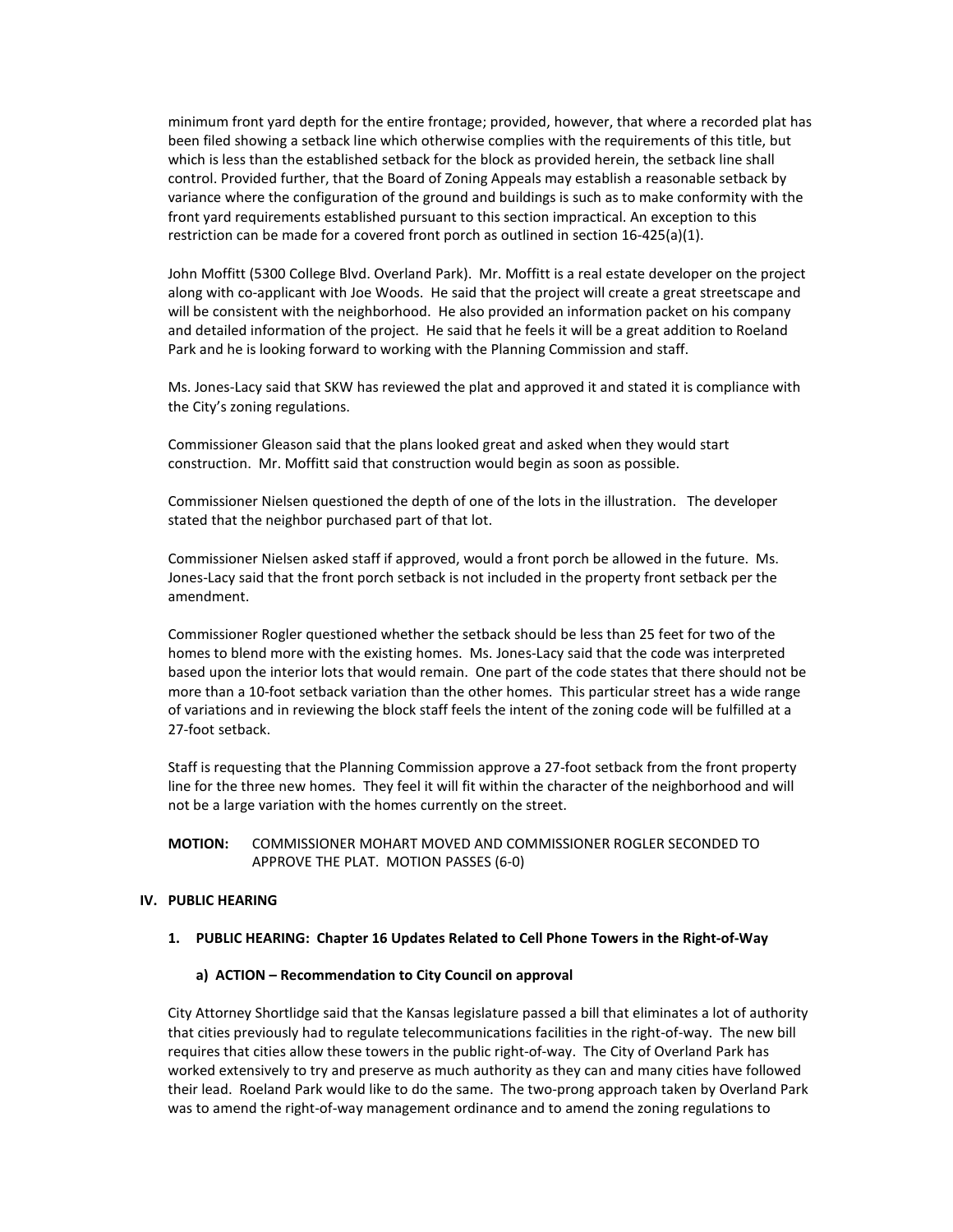provide for the facilities. Roeland Park staff proposes to take the Overland Park regulations and try to conform and match them as closely as they can to the Roeland Park regulations. Roeland Park is different in that it requires a special use permit for more facilities than Overland Park does. One problem with the legislation is there are certain types of applications that must be approved or denied within 60 days of filing the application. In the context of a special use permit public hearing process, it will be difficult to achieve that from the date of the application, going to the Planning Commission for a public hearing, and then to City Council to approve the special use permit. In the alternative, staff has chosen to be able to administratively approve certain types of applications.

City Attorney Shortlidge said that most of the applications they will be seeing are for the smaller DAS antennas and most are requested to be attached to streetlight poles in the public right-of-way. In theory, they will provide better cell coverage.

Commissioner Ahrens clarified that these are for public right-of-way towers and not a private tower.

Commissioner Mohart opened the public hearing, but noted there was no public present at the meeting. She then officially closed the public hearing.

## **MOTION:** COMMISSIONER MOHART MOVED AND COMMISSIONER AHRENS SECONDED TO RECOMMEND TO CITY COUNCIL TO APPROVE THE PROPOSED CHAPTER 16 UPDATES RELATED TO CELL PHONE TOWERS IN THE RIGHT-OF-WAY. (MOTION PASSED 6-0)

### **2. PUBLIC HEARING: Updates to City's Comprehensive Plan**

### **a) ACTION – Recommendation to City Council on approval**

Ms. Jones-Lacy reviewed the proposed updates to the Comprehensive Plan made by the Planning Commission in August after their annual review.

- Removed the reference to the East Gateway Redevelopment and changed to "collaborative effort in redevelopment of the Mission Mall site across three cities." One of the key issues is to work in concert with the cities of Mission and Fairway to promote the redevelopment of the Mission Mall site into a mixed use development which enhances this highly visible gateway for the three communities.
- The original goal was to redevelop the Roeland Park Walmart site should they have left. They are intending to stay and planning to renovate. Currently Walmart has \$1.6 million in a CID. The hope is also a redesign of the parking lot to be a more user-friendly lot
- "Promote a somewhat higher density of owner-occupied residential development to include townhomes and senior citizen facilities." Updated to say that higher density residential should be provided options attractive to all ages, affording young people to make memories, raise a family and enjoy their retirement years all within our community. The language should reflect the goal to be a Community for All Ages.
- Updated all of the demographic information using updated census data from Mid-America Regional Council. Ms. Jones-Lacy thanked intern Ian Hutchinson for his work on this.
- The land use has not changed, but they did update the zoning map as it was outdated.

Commissioner Ahrens asked for color shading as the black and white map is difficult to read. The Planning Commissioners concurred and Ms. Jones-Lacy said that she will make a color version.